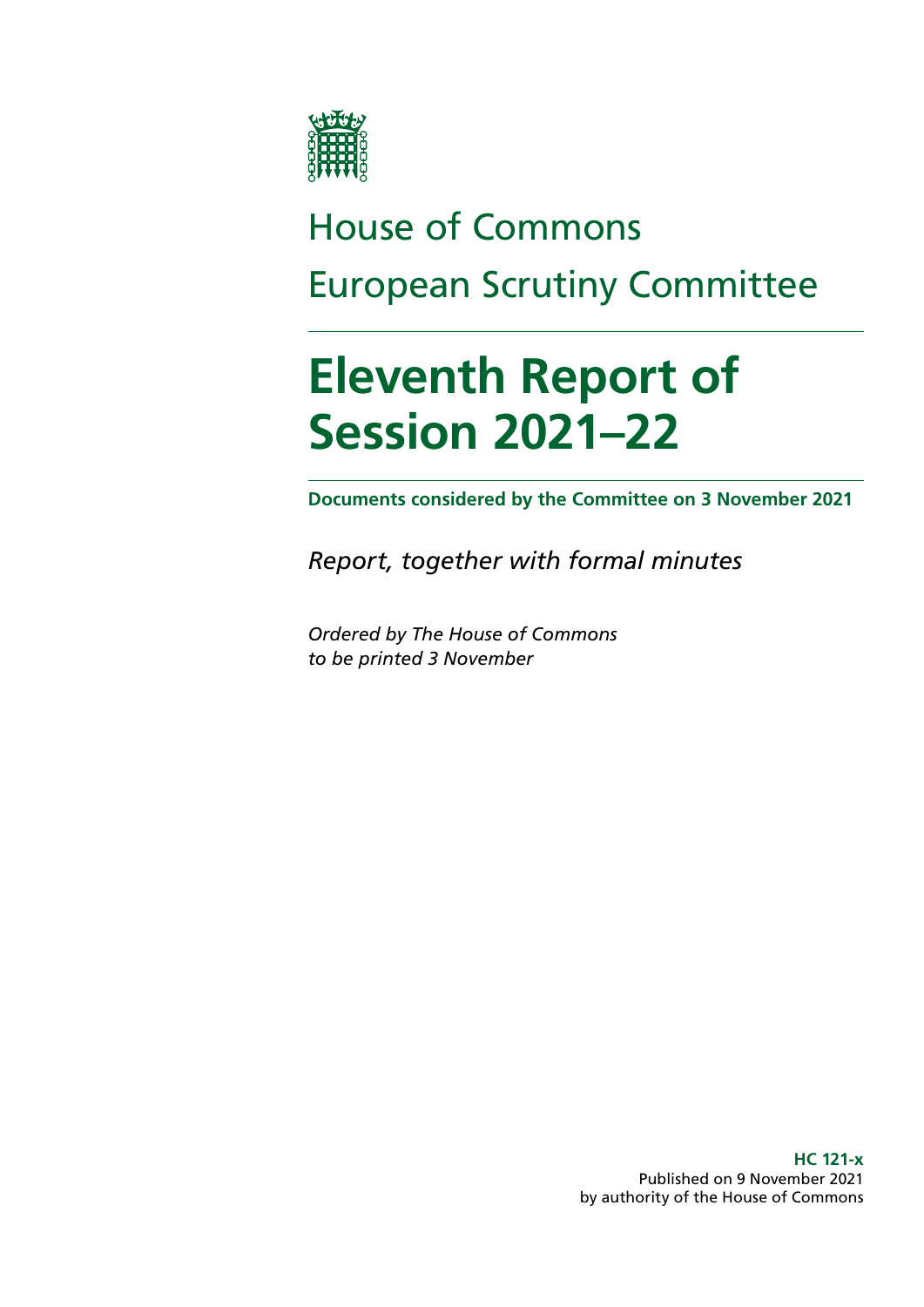#### **Notes**

#### **Numbering of documents**

Three separate numbering systems are used in this Report for European Union documents:

Numbers in brackets are the Committee's own reference numbers.

Numbers in the form "5467/05" are Council of Ministers reference numbers. This system is also used by UK Government Departments, by the House of Commons Vote Office and for proceedings in the House.

Numbers preceded by the letters COM or SEC or JOIN are Commission reference numbers.

Where only a Committee number is given, this usually indicates that no official text is available and the Government has submitted an "unnumbered Explanatory Memorandum" discussing what is likely to be included in the document or covering an unofficial text.

#### **Abbreviations used in the headnotes and footnotes**

AFSJ Area of Freedom Security and Justice

CFSP Common Foreign and Security Policy

CSDP Common Security and Defence Policy

ECA European Court of Auditors

ECB European Central Bank

EEAS European External Action Service

EM Explanatory Memorandum (submitted by the Government to the Committee) \*

EP European Parliament

EU European Union

JHA Justice and Home Affairs

OJ Official Journal of the European Communities

QMV Qualified majority voting

SEM Supplementary Explanatory Memorandum

TEU Treaty on European Union

TFEU Treaty on the Functioning of the European Union

#### **Euros**

Where figures in euros have been converted to pounds sterling, this is normally at the market rate for the last working day of the previous month.

#### **Further information**

Documents recommended by the Committee for debate, together with the times of forthcoming debates (where known), are listed in the European Union Documents list, which is published in the House of Commons Vote Bundle each Monday, and is also available on the [parliamentary website](https://www.parliament.uk/). Documents awaiting consideration by the Committee are listed in "Remaining Business": [www.parliament.uk/escom.](http://www.parliament.uk/escom) The website also contains the Committee's Reports.

\*Explanatory Memoranda (EMs) and letters issued by the Ministers can be downloaded from the Cabinet Office website: <http://europeanmemoranda.cabinetoffice.gov.uk/>.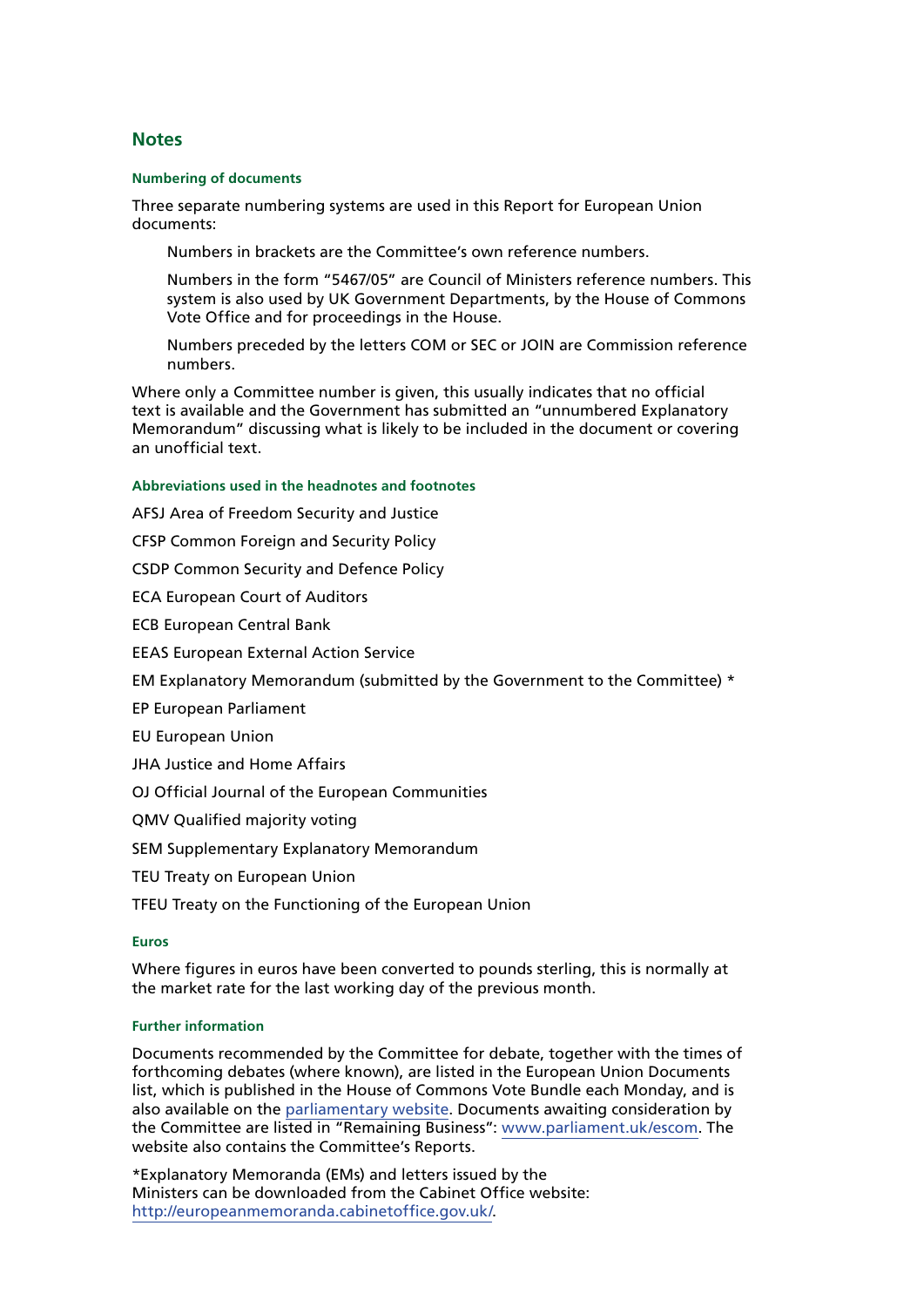#### **Staff**

The current staff of the Committee are Ravi Abhayaratne (Committee Operations Assistant), Joanne Dee (Deputy Counsel for European and International Law), Alistair Dillon and Leigh Gibson (Senior Committee Specialists), Nat Ireton (Committee Operations Officers), Daniel Moeller (Committee Operations Manager), Foeke Noppert (Senior Committee Specialist), Indira Rao MBE (Counsel for European and International Law), Emily Unwin (Deputy Counsel for European and International Law), Dr George Wilson (Clerk), Beatrice Woods (Committee Operations Officer).

#### **Contacts**

All correspondence should be addressed to the Clerk of the European Scrutiny Committee, House of Commons, London SW1A 0AA. The telephone number for general enquiries is (020) 7219 3292/8185. The Committee's email address is [escom@parliament.uk](mailto:escom%40parliament.uk?subject=).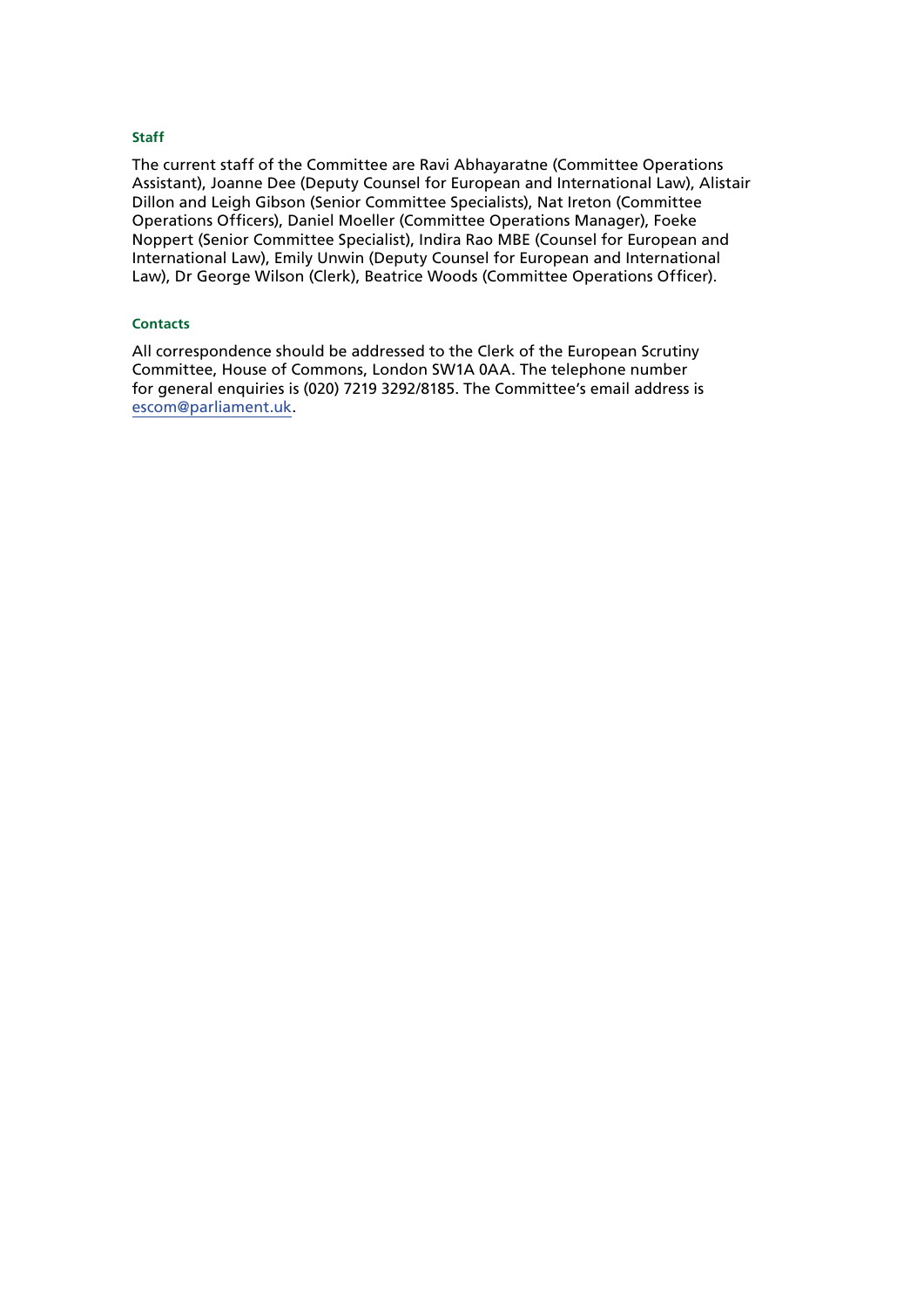# **Contents**

|  |  | Documents to be reported to the House as legally and/or politically important |
|--|--|-------------------------------------------------------------------------------|
|--|--|-------------------------------------------------------------------------------|

| $\mathbf{1}$          | EU financial support for regions and sectors affected by the UK's<br>нмт<br>withdrawal: the Brexit Adjustment Reserve (update) |                                                                     |    |  |
|-----------------------|--------------------------------------------------------------------------------------------------------------------------------|---------------------------------------------------------------------|----|--|
|                       |                                                                                                                                | Documents not considered to be legally and/or politically important |    |  |
| $\overline{2}$        |                                                                                                                                | List of documents                                                   | 12 |  |
| <b>Annex</b>          |                                                                                                                                |                                                                     | 13 |  |
| <b>Formal Minutes</b> |                                                                                                                                |                                                                     | 14 |  |
|                       |                                                                                                                                | <b>Standing Order and membership</b>                                | 15 |  |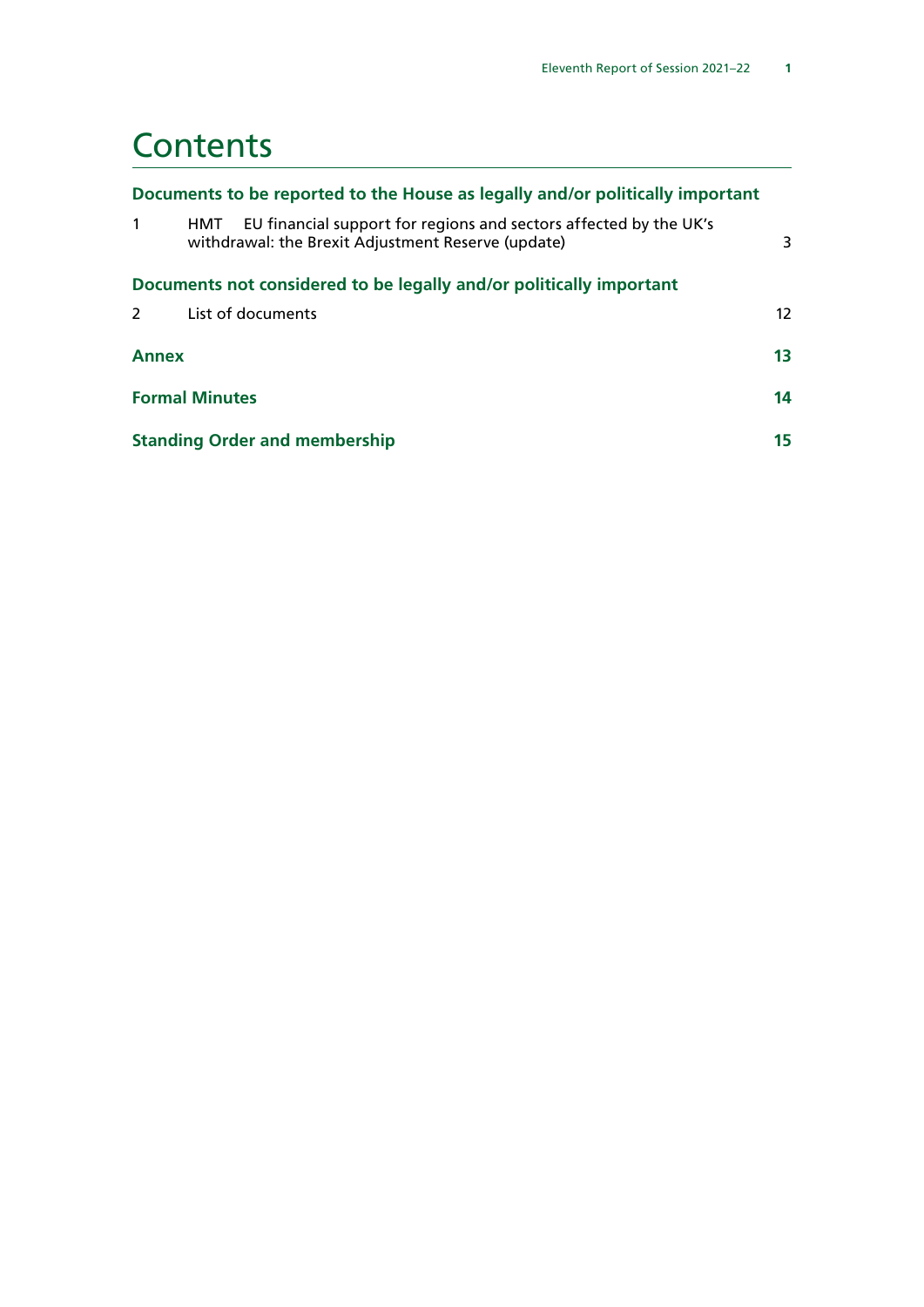# <span id="page-4-0"></span>**1** EU financial support for regions and sectors affected by the UK's withdrawal: the Brexit Adjustment Reserve (update)1

### **This EU document is politically important because:**

- it creates a  $\epsilon$ 5.4bn (£4.6bn) support fund for EU Member States to help their regions, industries and public authorities adjust to the new, post-Brexit trading relationship with the UK. Ireland and the EU fisheries sector in the North Sea are singled out for particular assistance; and
- the Government has now confirmed it is engaging with the European Commission to discuss the potential negative impact of the Reserve on the competitive position of UK businesses in the context of the 'subsidy control' provisions of the UK/EU Trade and Cooperation Agreement. However, the outcome of that process is unclear.

#### **Action**

- Write to the Rt Hon. Lord Frost CMG reiterating the Committee's interest in receiving more information about the Government's engagement with the EU about the potential implications of its Brexit Adjustment Reserve for the UK.
- Draw the Minister's letter on the Brexit Adjustment Reserve to the attention of the Business, Energy and Industrial Strategy Committee, the Environment, Food and Rural Affairs Committee, the International Trade Committee, the Northern Ireland Affairs Committee, the Scottish Affairs Committee, the Treasury Committee and the Welsh Affairs Committee.

### **Overview**

1.1 The UK left the EU's Single Market and Customs Union at the end of the post-Brexit transitional period on 31 December 2020. From that point, the new UK-EU trading relationship has been governed by the [Trade and Cooperation Agreement](https://eur-lex.europa.eu/legal-content/EN/TXT/?uri=uriserv%3AOJ.L_.2021.149.01.0010.01.ENG&toc=OJ%3AL%3A2021%3A149%3ATOC) (TCA). While this Agreement retains tariff-free trade in goods between Great Britain<sup>2</sup> and the EU, many

<sup>1</sup> [Proposal for a REGULATION establishing the Brexit Adjustment Reserve;](https://eur-lex.europa.eu/legal-content/EN/ALL/?uri=CELEX:52020PC0854) Council and COM number:—, COM(20) 854; Legal base: Articles 175 TFEU and 322(1)(a) TFEU; ordinary legislative procedure; QMV; Department: HM Treasury; ESC number: 41771.

<sup>2</sup> Special arrangements apply in and to Northern Ireland with respect to trade in goods with the EU under the Protocol on Ireland/Northern Ireland in the Withdrawal Agreement.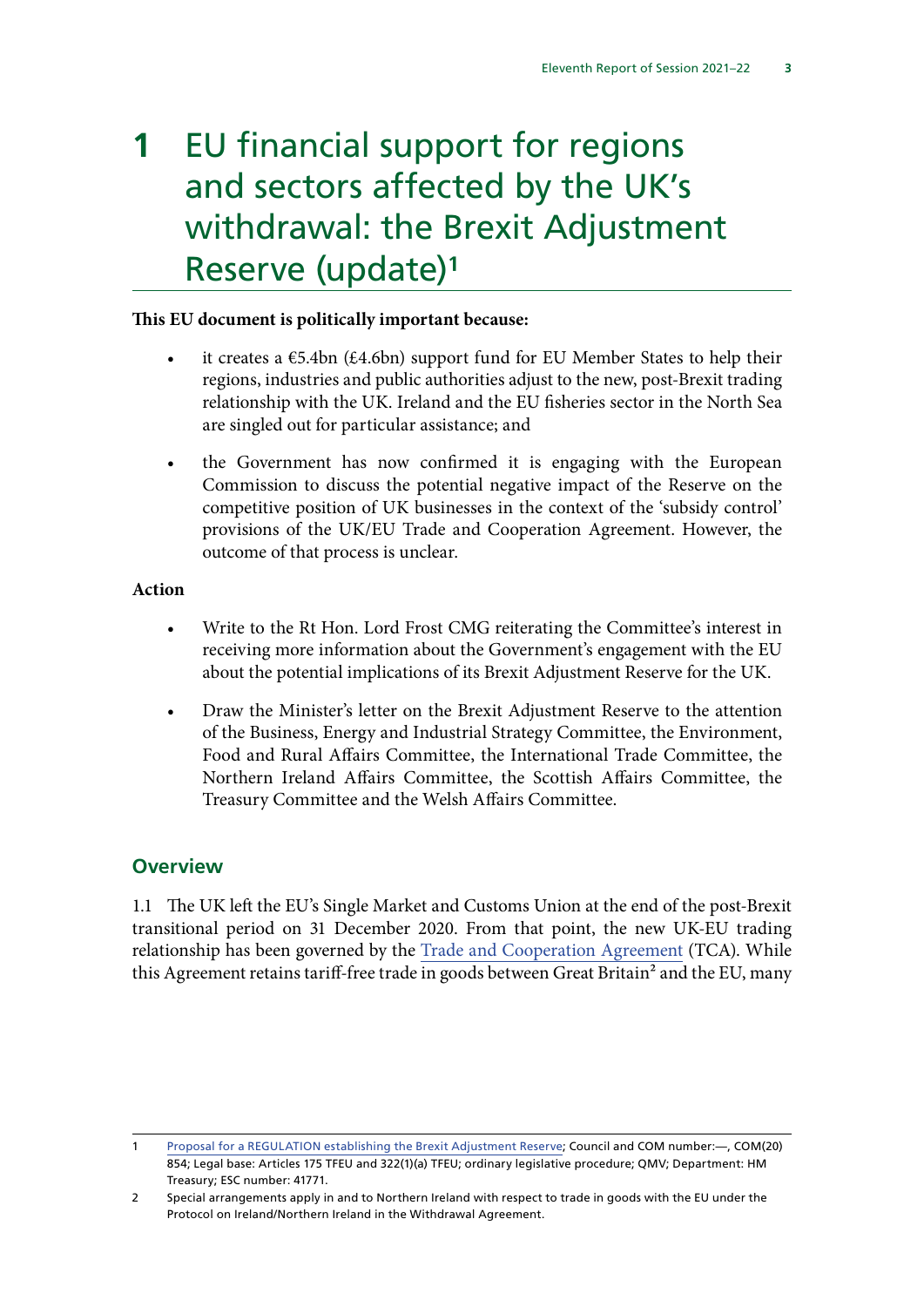non-tariff barriers related to regulatory,<sup>3</sup> customs<sup>4</sup> and tax formalities<sup>5</sup> now apply to trade in goods and services between the UK and the EU that were absent until the end of 2020. Similarly, the Agreement [gradually reduces](https://commonslibrary.parliament.uk/research-briefings/cbp-9174/) the EU's quotas to fish in British waters, as the UK is no longer bound by the Common Fisheries Policy. These changes appear to have contributed to a [decrease in UK-EU trade](https://www.ons.gov.uk/businessindustryandtrade/internationaltrade/articles/theimpactsofeuexitandthecoronavirusonuktradeingoods/2021-05-25) since the start of the year, with the Office for National Statistics (ONS) [reporting](https://www.ons.gov.uk/businessindustryandtrade/internationaltrade/articles/theimpactsofeuexitandthecoronavirusonuktradeingoods/2021-05-25) that trade in goods with EU countries in the first quarter of 2021 was down 23.1 per cent compared to the same period in 2018. Similarly, UK exports of services to the EU in early 2021 have [declined](https://www.ons.gov.uk/economy/nationalaccounts/balanceofpayments/articles/theimpactsofeuexitandcoronaviruscovid19onuktradeinservices/july2021) by 14.7 per cent compared to 2019, while EU imports of services into the UK fell by 38.8 per cent.<sup>6</sup>

1.2 In June 2020, in anticipation of the likely impact of the UK's withdrawal on UK-EU trade, EU leaders [called for](https://www.consilium.europa.eu/media/45109/210720-euco-final-conclusions-en.pdf) the establishment of a ["Brexit Adjustment Reserve](https://ec.europa.eu/regional_policy/en/funding/brexit-adjustment-reserve/)" ('the Reserve' or 'BAR'). As we noted in our [Reports of 20 January 2021](https://publications.parliament.uk/pa/cm5801/cmselect/cmeuleg/229-xxx/22906.htm) and [7 July 2021](https://publications.parliament.uk/pa/cm5802/cmselect/cmeuleg/121-v/12107.htm), this is a  $\epsilon$ 5.4 billion<sup>7</sup> (£4.6 billion) funding programme, financed from the EU budget, to allow individual EU Member States to support their sectors and regions that are facing particular difficulties following Brexit.8 In doing so, the Reserve reduces the cost to national budgets of any such support measures. These could include, for example, financial support for private businesses<sup>9</sup> (in particular those "dependent on fishing activities in the United Kingdom waters"), $10$  or boosting the capacity of EU public authorities that carry out "border, customs, sanitary and phytosanitary, security and fisheries controls"

<sup>3</sup> See for example guidance by the Department for Environment, Food and Rural Affairs, "Export or [move food,](https://www.gov.uk/guidance/export-food-and-agricultural-products-special-rules)  [drink and agricultural products](https://www.gov.uk/guidance/export-food-and-agricultural-products-special-rules)" (January 2021). UK services providers like musicians, architects and lawyers have also broadly speaking lost their ability to offer their services freely throughout the EU, and must now meet the applicable rules and regulation in each individual EU Member State, including work permits.

<sup>4</sup> British exports of goods to the EU now require customs declarations and other formalities. Making use of the tariff-free provisions of the UK/EU trade deal also requires companies to demonstrate compliance with the relevant rules of origin.

<sup>5</sup> For example, in relation to import Value Added Tax: BBC News, ["EU firms refuse UK deliveries over Brexit tax](https://www.bbc.co.uk/news/business-55530721)  [changes"](https://www.bbc.co.uk/news/business-55530721) (4 January 2021). See also our Report [of 30 January 2019](https://publications.parliament.uk/pa/cm201719/cmselect/cmeuleg/301-lii/30110.htm) and our analysis of changes to EU VAT rules for online shopping and how these might affect UK-EU trade in a post-Brexit context.

<sup>6</sup> The ONS notes that the 2018 and 2019 reference periods were chosen for trade in goods and services respectively because they were the final years in which stable trading patterns were observed prior to Brexitrelated stockpiling and the Covid-19 pandemic. UK trade in goods with non-EU countries in the first quarter was down only 0.8% compared to the same period in 2018.

<sup>7</sup> The Reserve's budget is set at €5 billion in 2018 prices. Using a 2% annual deflator, this amounts to approximately €5.3 billion in current prices.

<sup>8</sup> The BAR financial support will be additional to EU funding Member States are due to receive from 'routine' European programmes like the Cohesion and Regional Development Funds in the coming years, as well as coming on top of their share of the special €750 billion [EU Coronavirus Recovery Instrument.](https://publications.parliament.uk/pa/cm5801/cmselect/cmeuleg/229-xiv/22908.htm) These could also be used for Brexit-related initiatives, provided they are in line with the objectives and requirements of these programmes.

<sup>9</sup> The Reserve itself will not be directly open to funding requests from businesses: all funds will be distributed to the national governments of individual EU countries, which then decide to what extent they want to pass it on in the form of financial support for the private sector.

<sup>10</sup> Due to the new limitations on EU fishing activity in British waters following the UK's withdrawal from the Common Fisheries Policy.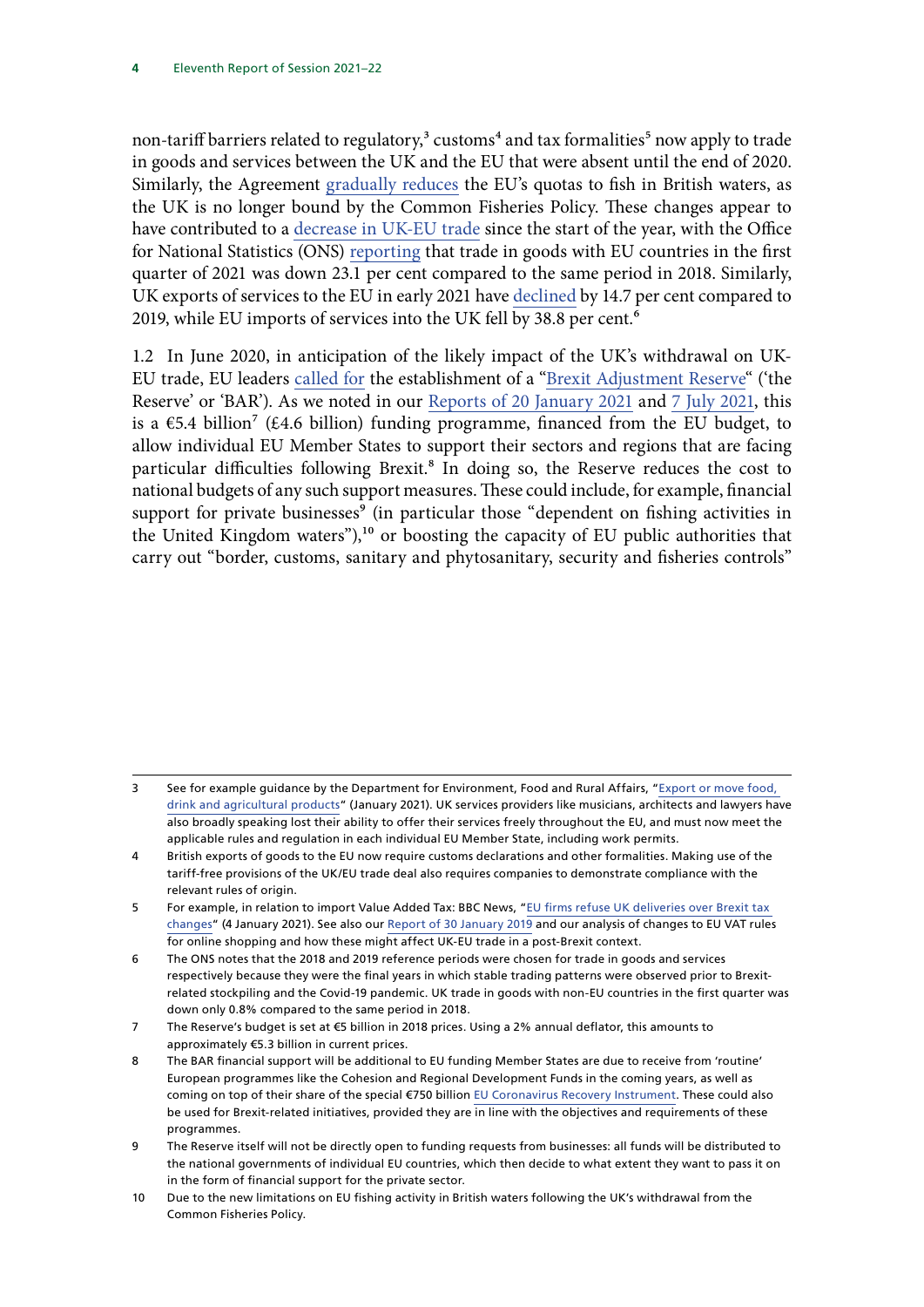on goods coming from or going to the UK.<sup>11</sup> The legislation establishing the Reserve does not allocate specific amounts to be spent on the different types of eligible measures listed above $12$ 

1.3 The [legislation formally establishing the BAR](https://eur-lex.europa.eu/legal-content/EN/TXT/?uri=CELEX%3A32021R1755) was approved by the European Parliament and by the EU Member States in the Council of Ministers in September 2021, after several months of negotiations on its scope.<sup>13</sup> Approximately 80 per cent of the Reserve's budget—amounting to  $\epsilon$ 4.2 billion (£3.6 billion)<sup>14</sup>—will be distributed between the EU Member States in three annual instalments from 2021 to 2023, with the remainder held in reserve for the time being. The European Commission will [make the](https://ec.europa.eu/regional_policy/en/funding/brexit-adjustment-reserve/) [first payments—](https://ec.europa.eu/regional_policy/en/funding/brexit-adjustment-reserve/)totalling  $E1.7$  billion ( $E1.4$  billion)—to the Member States by the end of this year. The Commission will then assess retrospectively in 2024 whether the money has been spent on eligible measures. Depending on the outcome of that process, it can either claw back funds from EU countries where Member States have not fully spent their share on eligible ('Brexit-related') measures, or provide additional funding from the money held in reserve for countries where expenditure on such eligible measures *exceeds* the initial share.15 As shown in the full breakdown [published by the Commission](https://eur-lex.europa.eu/legal-content/EN/TXT/PDF/?uri=CELEX:32021D1803&from=EN) (as below), the countries nearest to the UK will receive the lion's share of the Reserve based on a formula linked to trade flows, fisheries and geographic proximity. Ireland is [set to be the largest](https://eur-lex.europa.eu/legal-content/EN/TXT/?uri=CELEX%3A32021D1803) [beneficiary](https://eur-lex.europa.eu/legal-content/EN/TXT/?uri=CELEX%3A32021D1803), in line for more than €1 billion (£860 million). Other significant recipients will be France, Belgium and the Netherlands.<sup>16</sup>

<sup>11</sup> The BAR can also be used to finance support for organisations that facilitate placing of EU goods on the UK market and vice versa (such as certification and authorisation of products, conformity assessments, labelling and marking), as well as communication campaigns aimed at both EU citizens and businesses to inform them "about changes stemming from" Brexit and support for EU citizens, and others with a right to reside in the EU, who have left the United Kingdom as a result of Brexit and the end of free movement of people between the EU and the UK.

<sup>12</sup> However, EU countries with the fishery sectors most affected by Brexit are required to spend a certain proportion of their share on 'coastal communities'. See Article 4(4) of the Regulation.

<sup>13</sup> The European Commission tabled a formal proposal to establish the Reserve in December 2020. On 17 June 2021, the European Parliament and Council announced they had reached agreement on the Reserve.

<sup>14</sup> The Reserve's budget is set at €5 billion in 2018 prices. Using a 2% annual deflator, this amounts to approximately €5.4 billion in current prices.

<sup>15</sup> More specifically, based on the EU Member States' formal reports in 2024, the European Commission will calculate an "accepted amount" of funding from the Reserve to which each Member State is entitled. Where this amount is less than what a country had already received, it will have to repay the difference. Conversely, where the amount exceeds the amount received from 2021 to 2023, that Member State can receive additional financial support from the remaining surplus of the Reserve.

<sup>16</sup> Each country's initial national allocation is determined using a formula based on its overall volumes of trade with the UK, the population of its "maritime border regions" with the UK, and the level of dependence of its fishing communities on access to British waters. The factor linked to the maritime border regions is obtained by calculating the share of each Member State in the total population of maritime border regions with the UK, which have, or are near to, a coastline which is located no more than 150 kilometres from the UK coastline. The precise formula for apportioning the available funds between the 27 EU Member States is one of the few areas where significant changes have been made to the Reserve compared to the original Commission proposal. Notably, the factor relating to the population of UK-adjacent maritime regions was absent from the original text.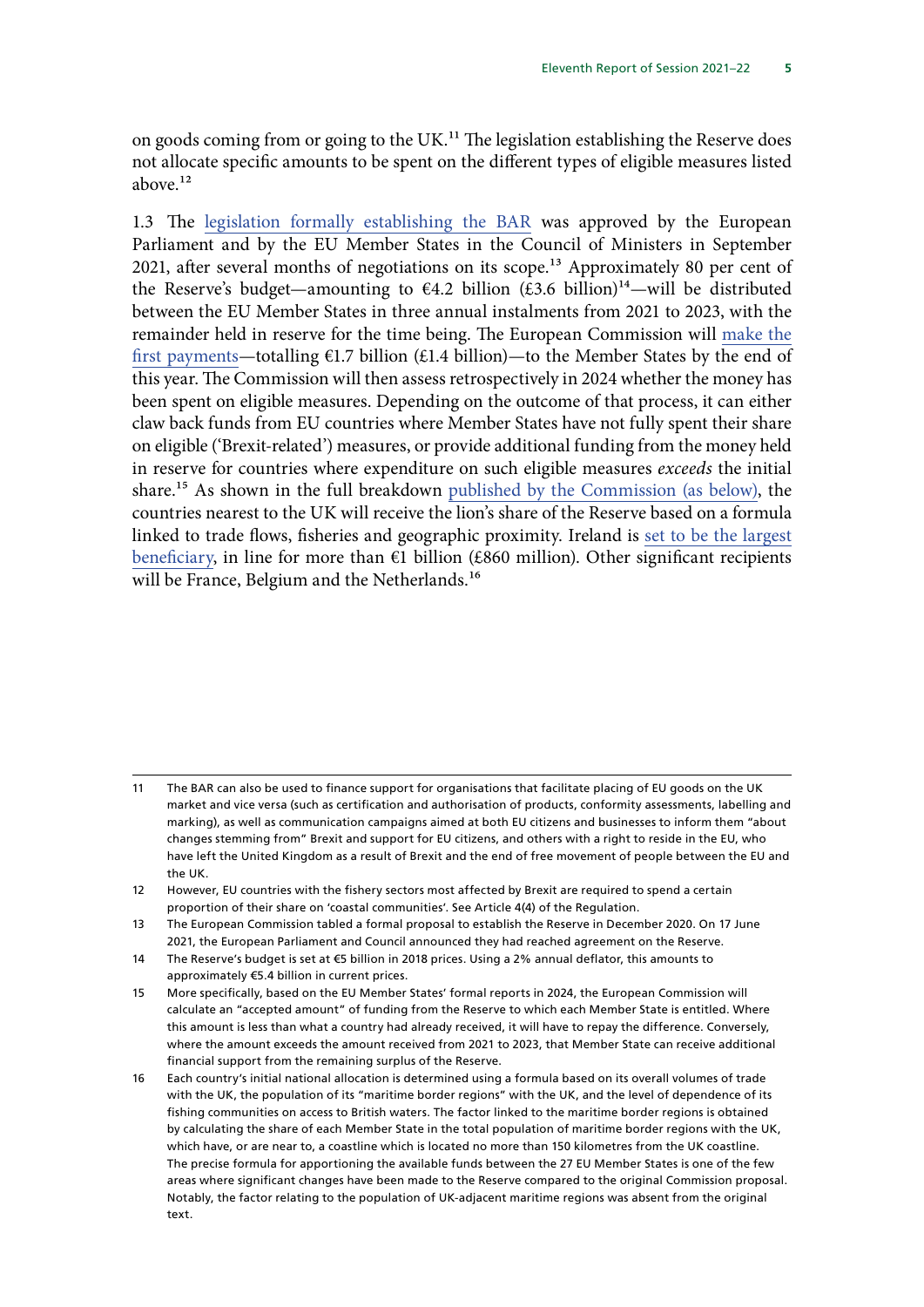$L$  362/4

#### $\boldsymbol{AN}\boldsymbol{N}\boldsymbol{E}\boldsymbol{X}$

# Provisional amounts allocated to each Member State from the resources of the Brexit Adjustment<br>Reserve and the minimum amount of support to local and regional coastal communities, in current<br>prices (EUR)

| Member State     | Amount relating to the factors referred to in Annex I to<br>Regulation (EU) 2021/1755 |                                                     |                                           |                                 | Minimum<br>amount to be                                                                         |
|------------------|---------------------------------------------------------------------------------------|-----------------------------------------------------|-------------------------------------------|---------------------------------|-------------------------------------------------------------------------------------------------|
|                  | Trade in goods and<br>services with the UK                                            | Fish caught in the<br>UK Exclusive<br>Economic Zone | Maritime border<br>regions with the<br>UK | Total provisional<br>allocation | spent in<br>accordance with<br>Article 4(4) for<br>local and regional<br>coastal<br>communities |
| BE - Belgium     | 316706222                                                                             | 57 189 523                                          | 12678212                                  | 386 573 957                     | 27 060 177                                                                                      |
| BG - Bulgaria    | 15372864                                                                              |                                                     |                                           | 15 372 864                      |                                                                                                 |
| CZ - Czechia     | 54918029                                                                              |                                                     |                                           | 54 918 029                      |                                                                                                 |
| DK - Denmark     | 117758311                                                                             | 157 240 967                                         |                                           | 274 999 278                     | 19 249 949                                                                                      |
| DE - Germany     | 601 249 670                                                                           | 45 350 387                                          |                                           | 646 600 057                     | 22 675 194                                                                                      |
| EE - Estonia     | 6615616                                                                               |                                                     |                                           | 6 6 15 6 16                     |                                                                                                 |
| IE - Ireland     | 981 398 620                                                                           | 111 246 161                                         | 72 557 344                                | 1 165 202 125                   | 55 623 080                                                                                      |
| EL - Greece      | 38631153                                                                              |                                                     |                                           | 38 631 153                      |                                                                                                 |
| ES - Spain       | 268 490 849                                                                           | 3956201                                             |                                           | 272 447 050                     |                                                                                                 |
| FR - France      | 451 211 542                                                                           | 132 283 310                                         | 152056411                                 | 735 551 263                     | 51 488 588                                                                                      |
| HR - Croatia     | 7190532                                                                               |                                                     |                                           | 7190532                         |                                                                                                 |
| IT - Italy       | 146769412                                                                             |                                                     |                                           | 146 769 412                     |                                                                                                 |
| CY - Cyprus      | 52056350                                                                              |                                                     |                                           | 52 056 350                      |                                                                                                 |
| LV - Latvia      | 10946343                                                                              |                                                     |                                           | 10 946 343                      |                                                                                                 |
| LT - Lithuania   | 12154122                                                                              | 30 451                                              |                                           | 12 184 573                      |                                                                                                 |
| LU - Luxembourg  | 128 475 124                                                                           |                                                     |                                           | 128 475 124                     |                                                                                                 |
| HU - Hungary     | 57157852                                                                              |                                                     |                                           | 57 157 852                      |                                                                                                 |
| MT - Malta       | 44322261                                                                              |                                                     |                                           | 44 322 261                      |                                                                                                 |
| NL - Netherlands | 710099858                                                                             | 139 984 996                                         | 36 229 783                                | 886 314 637                     | 62 042 025                                                                                      |
| AT - Austria     | 27711512                                                                              |                                                     |                                           | 27 711 512                      |                                                                                                 |
| PL - Poland      | 172161964                                                                             | 1 471 297                                           |                                           | 173 633 261                     |                                                                                                 |
| PT - Portugal    | 81358331                                                                              | 28                                                  |                                           | 81 358 359                      |                                                                                                 |
| RO - Romania     | 43162623                                                                              |                                                     |                                           | 43 162 623                      |                                                                                                 |
| SI - Slovenia    | 5257380                                                                               |                                                     |                                           | 5 2 5 7 3 8 0                   |                                                                                                 |
| SK - Slovakia    | 36 307 747                                                                            |                                                     |                                           | 36 307 747                      |                                                                                                 |
| FI - Finland     | 23 24 2 0 3 7                                                                         |                                                     |                                           | 23 242 037                      |                                                                                                 |
| SE - Sweden      | 129734726                                                                             | 7698879                                             |                                           | 137 433 605                     |                                                                                                 |
| EU27 total       | 4540461050                                                                            | 656 452 200                                         | 273 521 750                               | 5470435000                      | 238 139 013                                                                                     |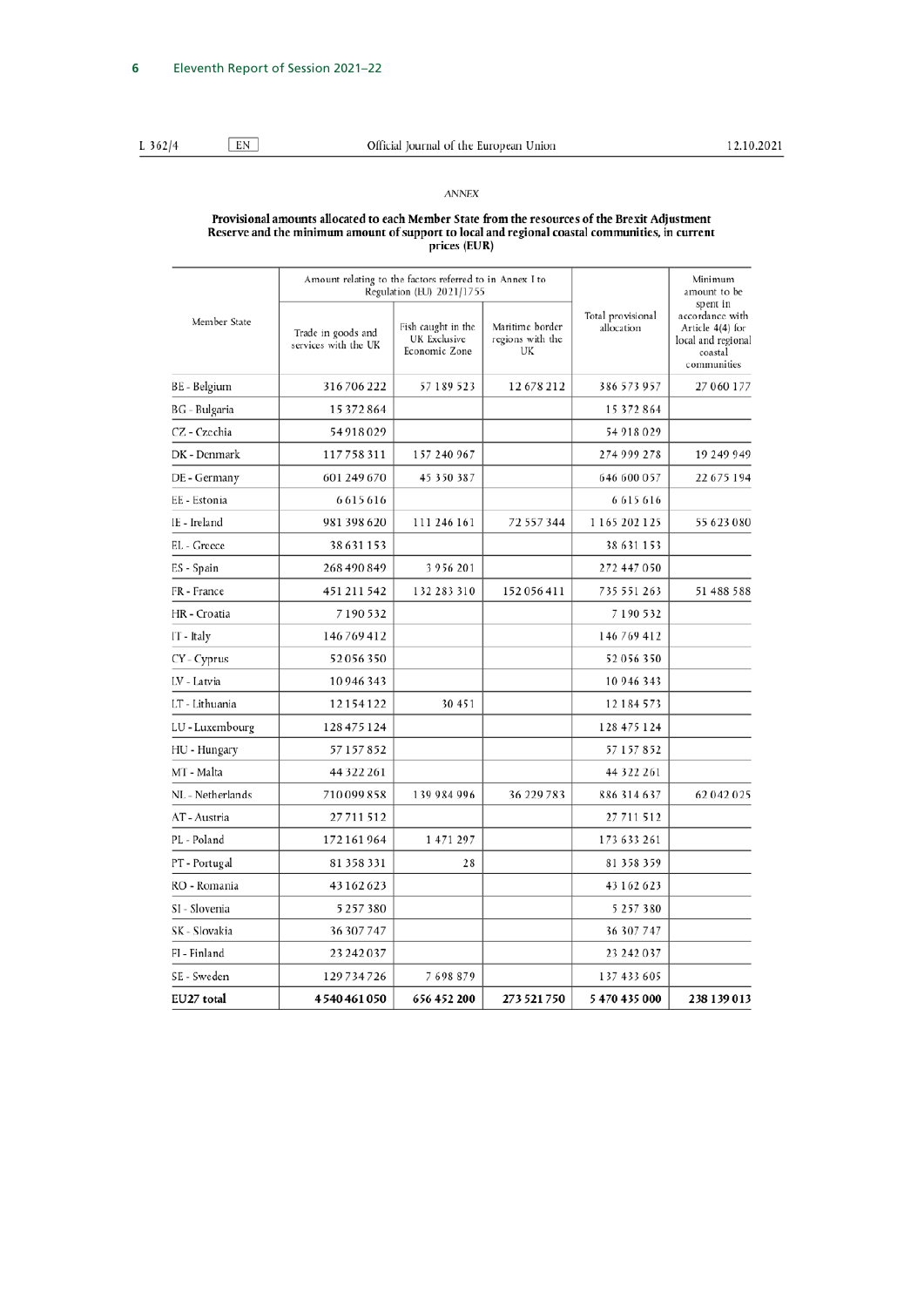1.4 Support measures financed from the Reserve are [subject to EU State aid rules](https://ec.europa.eu/commission/presscorner/detail/en/ip_21_1921),<sup>17</sup> which limit how the money can be spent (for example restricting the use of the funds to prop up businesses that are [unlikely to be viable](https://ec.europa.eu/competition-policy/state-aid/legislation/modernisation/rescue-and-restructuring_en)). There do not appear to be comprehensive spending plans available detailing how individual EU countries intend to spend the money, not least because the design of the Reserve does not require them to provide detailed, up-front plans to the EU before the money is released. However, the European Commission has already approved plans by France, Germany and Ireland to use part of their share of the BAR to financially support fishermen and coastal communities affected by Brexit, cumulatively amounting to €115 million in support for those sectors to date for those three countries alone.<sup>18</sup> The Reserve can be used to pay for any relevant Brexitrelated spending since January 2020 retroactively,<sup>19</sup> and individual Member States are free to spend *more* than their share of the Reserve to address any Brexit-related policies at their own expense.20 As such, the full amount of public expenditure on preparations for, and adjustments to, the new realities of the EU's post-Brexit relationship on the EU side is likely to be higher than the  $\epsilon$ 5.4 billion budget of the Reserve.<sup>21</sup>

### **Implications of the Brexit Adjustment Reserve for the UK**

1.5 The UK, naturally, will not be able to tap into the Brexit Adjustment Reserve nor contribute to it, as it is no longer an EU Member State.<sup>22</sup> Instead, the Government has opted for several sectoral Brexit-related support schemes rather than an overarching fund, for example for [small businesses](https://www.gov.uk/government/news/20-million-sme-brexit-support-fund-opens-for-applications), [fisheries](https://www.gov.uk/guidance/seafood-disruption-support-scheme) and [ports](https://www.gov.uk/government/news/200-million-port-infrastructure-fund-opens-for-bids).<sup>23</sup>

1.6 Nonetheless, as we have noted in our previous Reports, this EU funding programme may have implications for the UK. Some of the possible impacts of the Reserve are tangentially positive in that regard, for example if it is used to finance measures that help businesses and public authorities adjust to the new customs and regulatory formalities that

- 17 While the Regulation establishing the BAR does not explicitly state that EU State aid rules apply to measures implemented by Member States with support from the Reserve, Article 5(4) states that such measures "… referred to in paragraph 1 shall comply with applicable law", which is in turn defined as "Union law", including therefore EU State aid rules. The European Commission has also explicitly [said](https://ec.europa.eu/commission/presscorner/detail/en/ip_21_1921) that "EU State aid rules fully apply to BAR-financed support measures". This means that in certain cases, where [existing exemptions](https://ec.europa.eu/competition/state_aid/legislation/block.html) are not applicable, governments will need advance permission from the Commission before subsidies can be granted. More generally, the [broader set of EU rules](https://ec.europa.eu/competition-policy/state-aid/legislation_en) that govern how Member States can subsidise their industries apply, for example in relation to transparency and recovery of unlawful subsidies.
- 18 The schemes of support of these countries to their fisheries industries have been approved by the European Commission under EU State aid rules. See State aid cases [SA.64035](https://ec.europa.eu/commission/presscorner/detail/en/MEX_21_4563) (Ireland, €10 million), [SA.63536](https://ec.europa.eu/competition/elojade/isef/case_details.cfm?proc_code=3_SA_63536) (Germany, €5 million) and [SA.62426,](https://ec.europa.eu/competition/elojade/isef/case_details.cfm?proc_code=3_SA_62426) [SA.62427](https://ec.europa.eu/competition/elojade/isef/case_details.cfm?proc_code=3_SA_62427) & [SA.62421](https://ec.europa.eu/competition/elojade/isef/case_details.cfm?proc_code=3_SA_62421) (France, €100 million).
- 19 It follows that the BAR is not a legal authorisation or precondition for EU governments to spend money on Brexit-related support for specific sectors, companies or communities. They would have been free to pursue such policies even if the Reserve had not been established, as the BAR functions only to provide EU financial support to reduce their cost to national budgets. It could act as an incentive for EU countries to spend more on such measures than they would otherwise have done.
- 20 Provided they are, where relevant, compliant with EU State aid restrictions on subsidies to individual businesses.
- 21 For example, because any money spent on preparing for Brexit before 1 January 2020 is not eligible for support from the Reserve. Many Member States began their preparations well before that date, given the UK was originally due to withdraw from the EU in March 2019.
- 22 Although the UK still makes payments to the EU under the financial settlement set out in the Withdrawal Agreement, this is in relation to EU spending commitments made on or before 31 December 2020. Similarly, although the UK has negotiated access to certain specific EU research funding programmes—which must still be formally approved by means of a Protocol to the TCA—that arrangement does not include the Brexit Adjustment Reserve.
- 23 Of particular note is the £23 million ["Seafood Disruption Support Scheme"](https://www.gov.uk/guidance/seafood-disruption-support-scheme). In December 2020 the Government [announced](https://www.gov.uk/government/speeches/prime-ministers-statement-on-eu-negotiations-24-december-2020) this would be supplemented by a further £100 million fund to "help modernise fishing fleets [and] the fish processing industry", of which the first £24 million was [launched](https://deframedia.blog.gov.uk/2021/09/13/24-million-for-fisheries-science-projects/) in September 2021.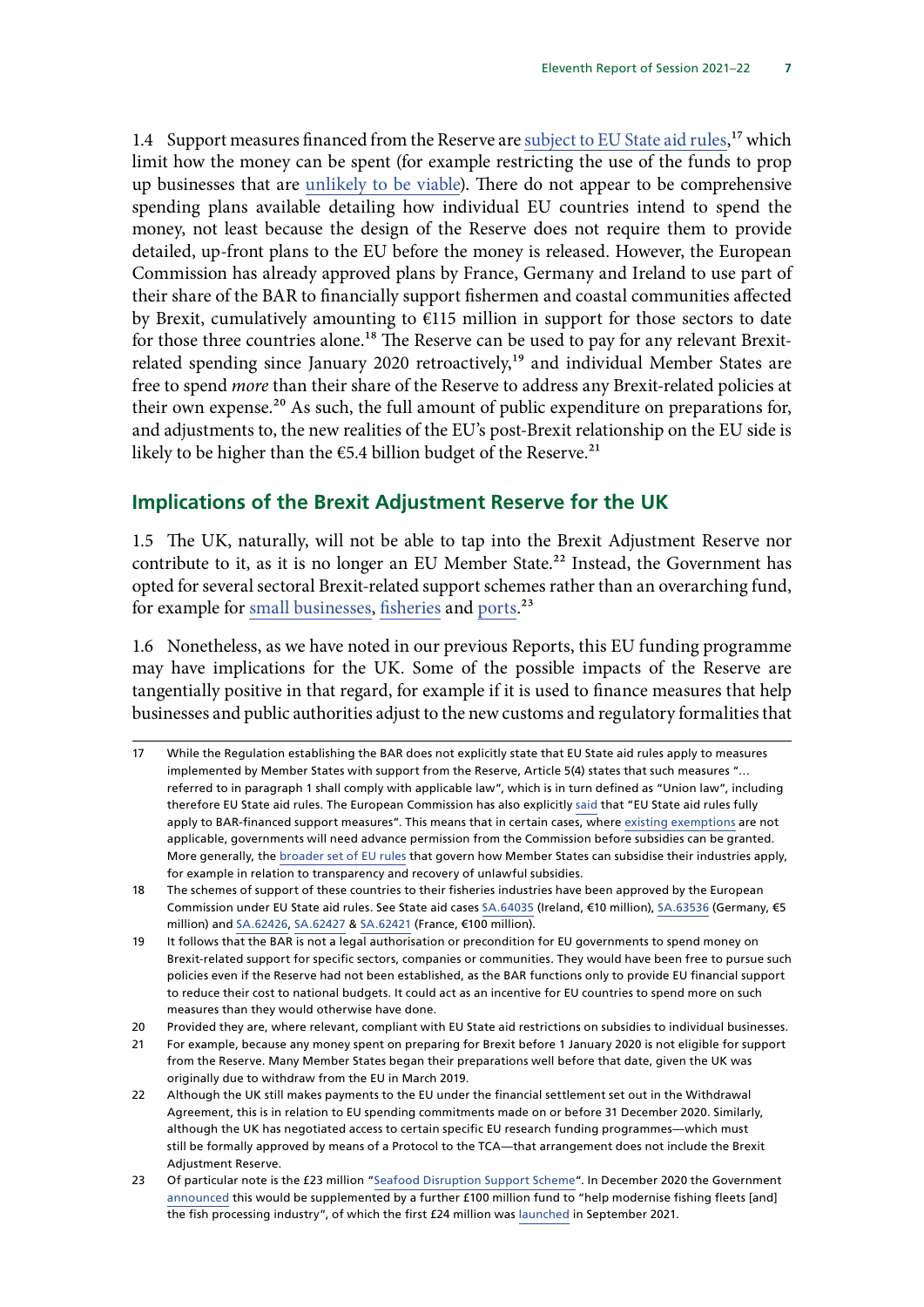have arisen in trade between the UK and the EU. However, EU countries could also use their share of the  $\epsilon$ 5.4 billion funding pot to grant subsidies to companies in the private sector that compete with British businesses (either in the UK, the EU or elsewhere), $^{24}$ potentially tilting the 'level playing field' between them in the EU's favour (particularly where British businesses do not have access to similar levels of financial support from the Government).<sup>25</sup> We concluded that Northern Ireland may be particularly exposed in this regard, given its close economic links to Ireland which is set to receive more than  $E1$ billion from the Reserve, or approximately one-fifth of the BAR's entire budget.

1.7 In an [Explanatory Memorandum](http://europeanmemoranda.cabinetoffice.gov.uk/files/2021/02/EM_-_Brexit_Adjustment_Reserve_(002)_(1).pdf) on the Brexit Adjustment Reserve submitted by the Chief Secretary to the Treasury (Rt Hon. Steve Barclay MP) on 9 February 2021, the Minister referred to the potential impact of subsidies from the Reserve for EU businesses on their UK competitors in the coming years, noting obliquely that the TCA allows the Government to "challenge EU subsidies which significantly harm the UK". This refers to the UK Government having certain (limited) options under the UK/EU Trade and Cooperation Agreement to challenge any subsidies to businesses financed from the BAR.26 Of particular relevance here is that the TCA allows the Government, as a last resort, to impose "remedial measures" where it considers that an EU subsidy "causes, or there is a serious risk that it will cause, a significant negative effect" on trade and investment between the UK and the EU, in a bid to neutralise the alleged unfair competitive advantage the subsidy confers directly or indirectly on businesses on the other side.

1.8 However, the TCA contains significant limitations on the Government's options to initiate a formal challenge to EU subsidies, should it wish to do so. First, some types of subsidies are outside the scope of the Agreement's subsidy control provisions altogether, such as those for a particular company below the '*de minimis*' threshold of approximately £333,0000 over three years<sup>27</sup> or any "subsidies related to trade in fish and fish products".<sup>28</sup> This latter exemption is especially relevant because the EU fisheries industry is singled out as a particular beneficiary of support from the BAR, as shown by the support schemes already announced by the French, Irish and German Governments. Second, even insofar as subsidies funded from the Reserve are in scope of the TCA, the Government cannot use

<sup>24</sup> As noted, it is not clear at this stage how individual EU countries will spend their share of the Reserve but it seems likely a large proportion, if not the majority, of the funds will be used to support the private sector.

<sup>25</sup> When we first considered the Brexit Adjustment Reserve—[in our Report of 20 January 2021—](https://publications.parliament.uk/pa/cm5801/cmselect/cmeuleg/229-xxx/22906.htm)we concluded that the Reserve could help EU-based companies compete more efficiently with their UK competitors in different markets; become more attractive to investors if their operations are seen to be underpinned by taxpayer support; or even help them diversify their supply chains or customer base away from the UK instead.

<sup>26</sup> As part of a wider 'level playing field' arrangement, the TCA sets out a number of principles that certain subsidies within the scope of the Agreement, whether granted in the UK or the EU, must adhere to. Subsidies are subject to various high-level legal principles, such as the need for them to be "proportional and limited". Certain subsidies may be prohibited altogether, while others may be permitted but subject to specific conditions. For the UK, these provisions are relevant only to the extent to which EU State Aid law does not already apply directly under Article 10 of the Northern Ireland Protocol. The Government [set out its plans](https://www.gov.uk/government/news/new-subsidy-system-to-support-uk-jobs-and-businesses-boost-the-economy-and-strengthen-the-union) for the UK's new post-Brexit subsidy control regime on 30 June 2021.

<sup>27</sup> The de minimis threshold in the TCA is 325,000 Special Drawing Rights, which is currently approximately £333,000 or €385,000. In this context, it is not the size of the Brexit Adjustment Reserve as a whole that matters, or the payment of funds by the Commission to the Member States, but the size of any subsidies subsequently provided to individual undertakings using this money.

<sup>28</sup> The TCA also contains certain other exemptions that are less likely to be relevant to the Reserve, namely for subsidies "of a social character that are targeted at final consumers" and for subsidies "related to the audiovisual sector".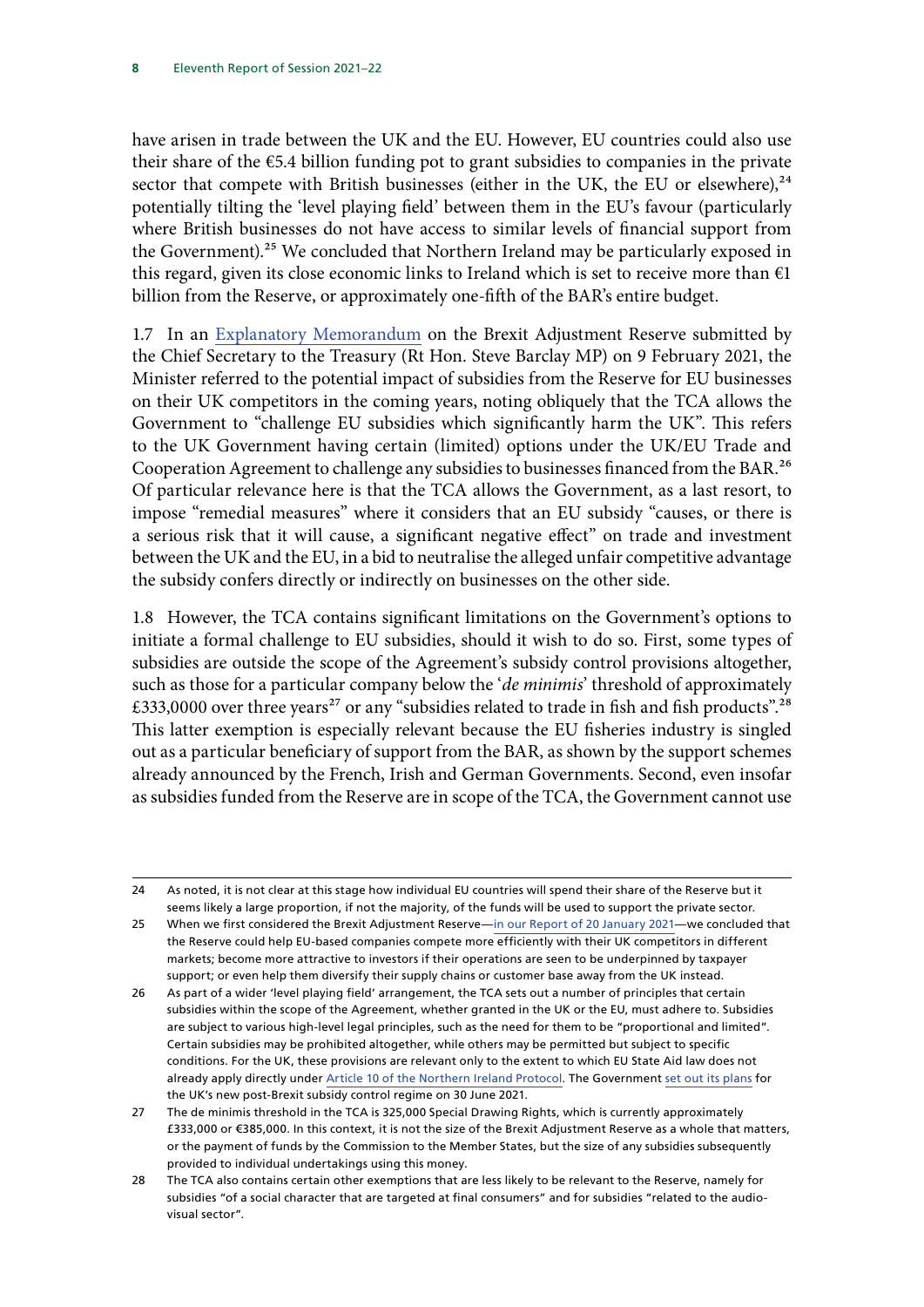the Agreement to *prevent* or *reverse*29 a decision by the EU or its Member States to provide specific support to companies.<sup>30</sup> It can only impose "remedial measures" in an attempt to nullify any unfair competition<sup>31</sup> that could, in turn, trigger retaliatory measures by the EU.32 Irrespective of any action taken by the UK Government under the TCA, individual companies, including UK-based ones, may also be in a position to legally challenge specific subsidies funded from the BAR before the courts of the relevant EU Member State.<sup>33</sup>

1.9 When we [last considered the Reserve,](https://publications.parliament.uk/pa/cm5802/cmselect/cmeuleg/121-v/12107.htm) we therefore concluded that—to protect the UK's right to take remedial measures in relation to subsidies funded by the BAR in the future where necessary—the Government would need to "carefully monitor the planned and actual use of the Reserve by individual EU countries" but that it was "not clear what resources are being deployed within Government to do so".<sup>34</sup> The Committee also [wrote](https://committees.parliament.uk/publications/6660/documents/71613/default/) [to the Chief Secretary to the Treasury on 7 July 2021](https://committees.parliament.uk/publications/6660/documents/71613/default/) to clarify whether the Government had any concerns that the Reserve could be used to provide subsidies with a "material effect on trade or investment" between the UK and the EU, how it intended to assess whether there was a need for the UK to raise any issues of concern with the EU under the subsidy control provisions of the TCA, and whether the Government believes its support for UK businesses to address any changes or disruptions in the aftermath of the UK's withdrawal from the EU need to be adapted in light of the EU's support programme for their businesses and regions.

<sup>29</sup> Domestic courts in the UK or EU could order repayment, or "recovery", of the subsidy if it is found to be unlawful under the terms of the TCA. However, recovery is not required where the subsidy was granted on the basis of an Act of Parliament or an act "of the European Parliament and of the Council". The Regulation establishing the Brexit Adjustment Reserve would be an example of the latter, meaning the TCA does not require EU Member States to allow for recovery of subsidies funded from the Reserve, even if it had a "negative impact on trade and investment" between the UK and EU.

<sup>30</sup> In particular, arbitration tribunals established under the Agreement in the context of a dispute resolution procedure over a subsidy are explicitly prohibited from assessing the compliance of an individual subsidy against the provisions of the TCA. Instead, the TCA largely relies on "vertical remedies": this is where interested parties, such as competitors of the beneficiary of a subsidy or trade bodies representing such companies collectively, can challenge subsidies before the courts of the UK or the EU Member States.

<sup>31</sup> Such remedial measures could include, for example, tariffs on EU imports that the UK believes benefitted from a distortive subsidy.

<sup>32</sup> If the UK imposed remedial measures under the TCA in response to a subsidy on the EU side, the EU would be entitled to ask an independent arbitration tribunal to assess these measures, in particular whether they are "appropriate" and "proportionate" based on the evidence that the EU's subsidy causes, or is likely to cause, "a significant negative effect on trade or investment". If the tribunal ruled the UK's counter-measures were inconsistent with the terms of the Agreement, the EU could ask for a further tribunal ruling setting out an equivalent suspension of its obligations vis-à-vis the UK under the trade agreement, for example to impose retaliatory tariffs on UK goods. If the tribunal decided that the UK's remedial measures were in compliance with the TCA, the EU could not seek a suspension of its obligations.

<sup>33</sup> This is the case where businesses consider any such subsidies breach EU State aid law and/or the subsidy control provisions of the TCA: the Agreement provides for "vertical remedies": this is where interested parties, such as competitors of the beneficiary of a subsidy or trade bodies representing such companies collectively, can challenge subsidies before the courts of the UK or the EU Member States.

<sup>34</sup> Indeed, the Brexit Adjustment Reserve is only one example of a subsidy scheme on the EU side that may trigger the UK's rights under the level playing field provisions of the TCA. It serves as a useful demonstration of the fact that effective enforcement of the subsidy control provisions of the TCA is asymmetrical: while the European Commission and the 27 Member States only need to monitor for UK subsidies to assess whether to initiate any consultations and, potentially, remedial measures under the TCA, the UK Government needs to monitor the provision of subsidies by public authorities in 27 countries and by the EU itself.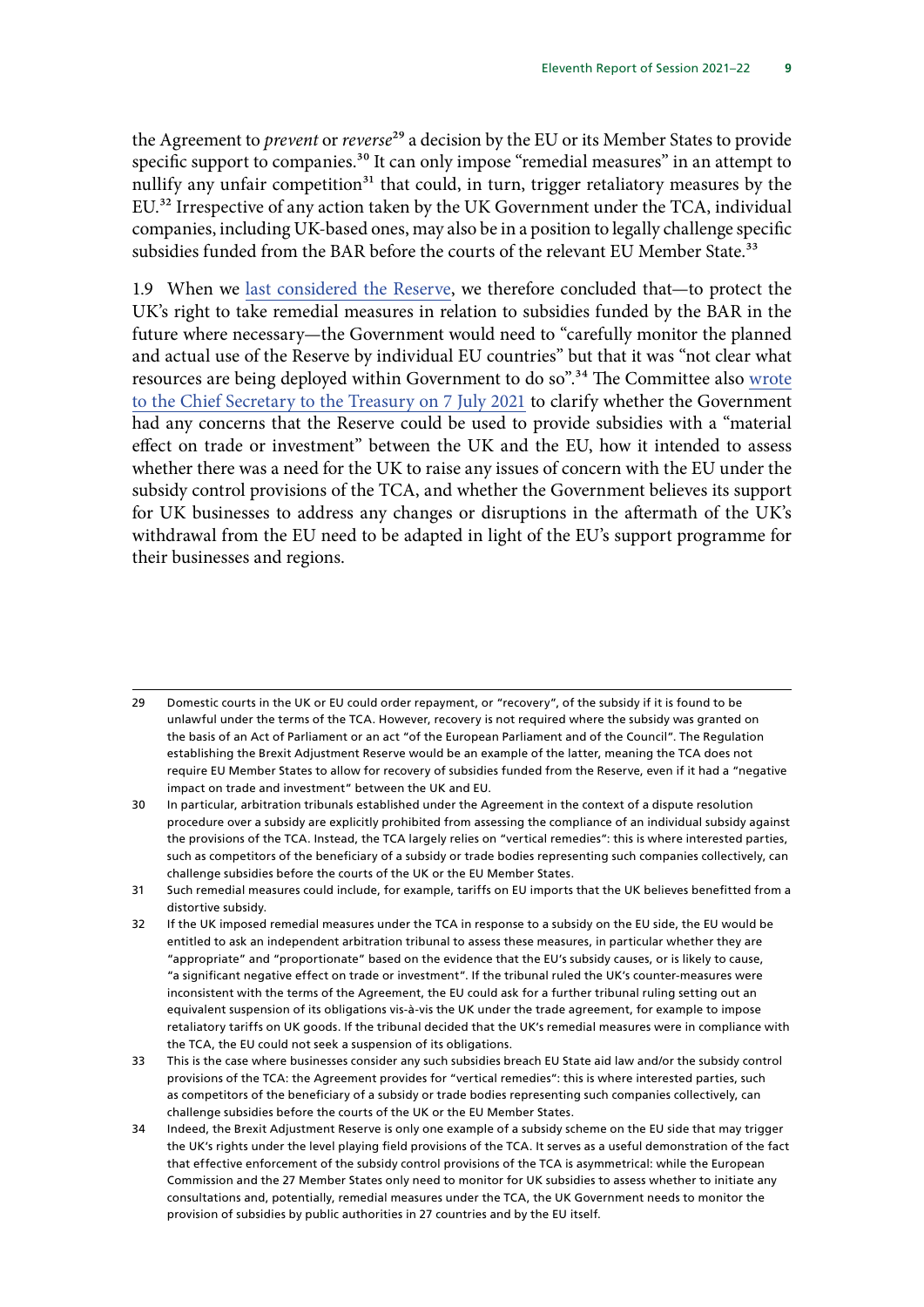1.10 On 20 September 2021, Lord Frost—Minister of State in the Cabinet Office responsible for UK-EU relations—replied to our questions. This confirmed that the Government shared the Committee's concerns that Brexit Adjustment Reserve "could have implications for the UK" and would "still need to meet the EU's TCA subsidy control obligations" as described above.

1.11 In that context, the Minister noted the Government "are writing to the [European] Commission to request further details on how the BAR will be administered and for clarity on what assessment has been made by the Commission of its potential impact on UK/EU trade in line with the TCA". He added: "Subject to any outcome of that correspondence, we expect to raise this issue at the relevant Specialised Committee", one of the joint UK-EU bodies established by the Agreement to oversee its implementation. It emerged subsequently that the Government was indeed raising the matter of the Reserve with the EU at the [inaugural meeting](https://ec.europa.eu/info/sites/default/files/agenda_of_the_first_meeting_of_the_tsc_on_lpfs.pdf) of the Trade Specialised Committee on the 'Level Playing Field' on 12 October 2021. In light of Lord Frost's earlier letter to us, this suggests that the European Commission's reply to the Government's questions left sufficient concerns for the UK to raise the matter formally at that meeting. However, we have received no further information about any specific concerns raised or the outcome of the Specialised Committee meeting (for which minutes have not yet been published as of 3 November 2021).

1.12 As regards the Government's counterpart of the Brexit Adjustment Reserve to support UK businesses in adapting to the new trading relationship with the EU, Lord Frost said the Government "continues to support UK firms where a specific need has been identified", for example through the Seafood Disruption Support Scheme (SDSS) and the SME Brexit Support Fund, and that "funding for future years will be reviewed as part of the upcoming Spending Review".

## **Conclusions**

1.13 We welcome the Government's engagement with the EU on the economic implications of the EU's new Brexit Adjustment Reserve, given that the Reserve could have a negative impact on the competitiveness of UK businesses if used for subsidies that boost the position of specific EU sectors like the fisheries industry, or parts of the EU with close connections to the UK, like Ireland. As was the case when we last reported to the House on this matter, it remains unclear what amount of the Brexit Adjustment Reserve is likely to be spent on subsidies for the EU private sector, and in turn what proportion of such subsidies could raise concerns for the UK under the level playing field provisions of the TCA. However, the amounts of money involved are significant and the concentration of this financial support in the EU countries with the closest trade links with the UK means an impact on the competitiveness of UK businesses with competitors in those countries cannot be ruled out.

1.14 We note that the Government raised the matter of the Brexit Adjustment Reserve both in writing with the European Commission, and again more formally at the first meeting of the UK-EU Trade Specialised Committee on the 'Level Playing Field' on 12 October. We have therefore written back to Lord Frost to request further information about the specific issues raised by the UK in relation to the Reserve, the EU's reply, and what—if any—concerns remain about the potential distortive impact on competition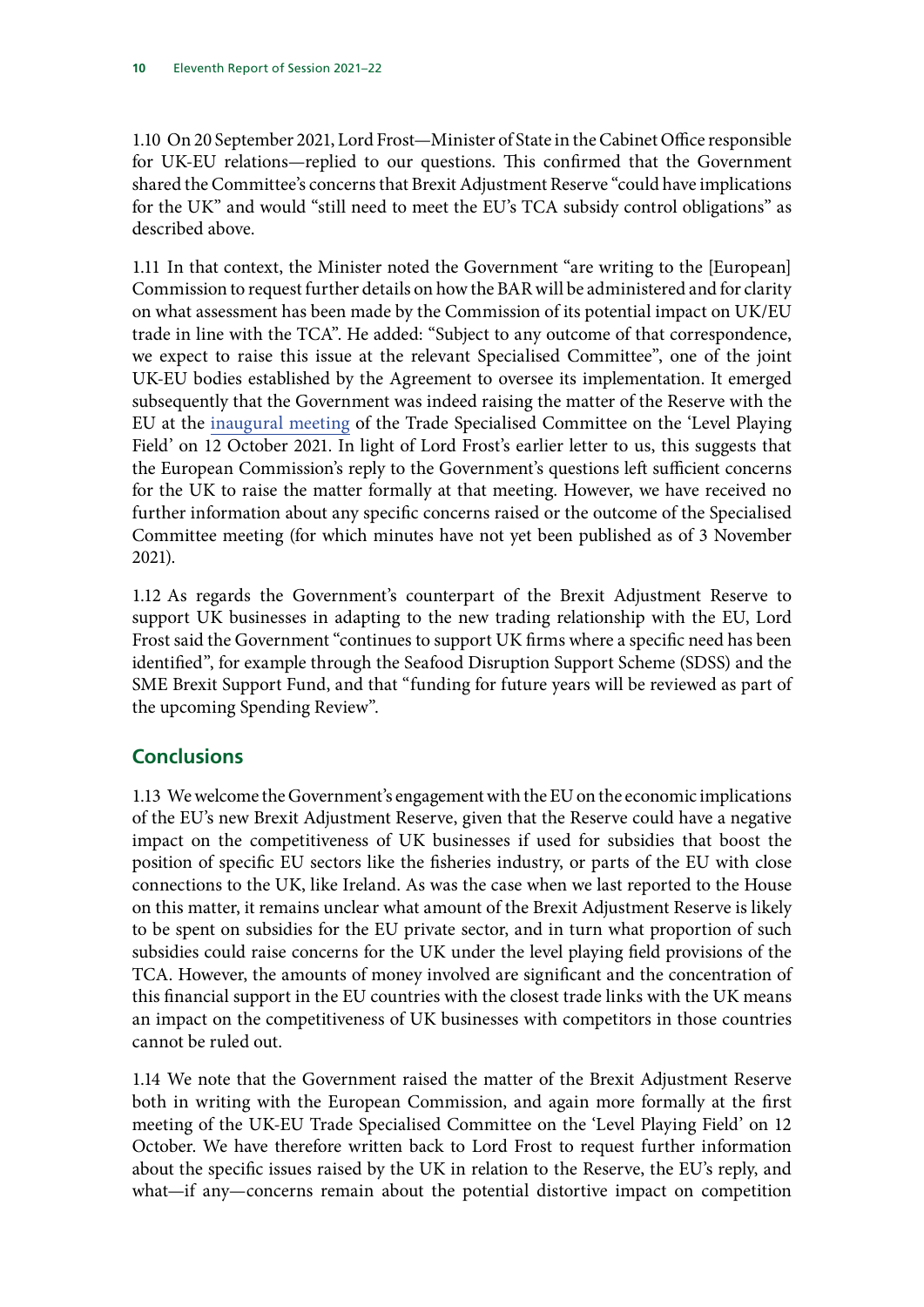between the UK and the EU. A copy of that letter is included with this Report chapter. In anticipation of the Minister's reply, we draw these developments to the attention of the Business, Energy and Industrial Strategy Committee, the Treasury Committee, the Environment, Food and Rural Affairs Committee, and Welsh, Scottish and Northern Ireland Affairs Committees.

### *Letter from the Chair to the Rt Hon. Lord Frost CMG*

Thank you for your letter of 20 September 2021 on the EU's Brexit Adjustment Reserve, which will be used by the remaining 27 Member States primarily to help their businesses adjust to the new regulatory and customs barriers to trade between the UK and the EU following Brexit.<sup>35</sup>

We have taken note of your shared concern that the Reserve could have negative implications for UK businesses where it is used to subsidise their EU competitors, particularly but not exclusively—in the fisheries sector. In that light, we welcome confirmation of your correspondence with the European Commission to request further details on its assessment of the Reserve's potential impact on UK/EU trade under the subsidy control provisions of the Trade and Cooperation Agreement. We note that, since you wrote to us, the Government also raised the matter of the Reserve more formally at the first meeting of the UK-EU Trade Specialised Committee on Level Playing Field on 12 October. Since your letter referred to the possibility of raising this issue in that forum "subject to any outcome of that [earlier] correspondence", this suggests that the Commission's reply to your letter did not fully assuage concerns within Government about the Reserve's "potential impact on UK/ EU trade in line with the TCA".

In light of the above, we would welcome further information from you about the outcome of your engagement with the EU on the potential impact of the Brexit Adjustment Reserve to date, the substance of the discussions at the Specialised Committee on 12 October, and the specific nature of any concerns the Government still has about the competitive impact of that EU funding programme for the UK.

We look forward to receiving your reply by the end of November.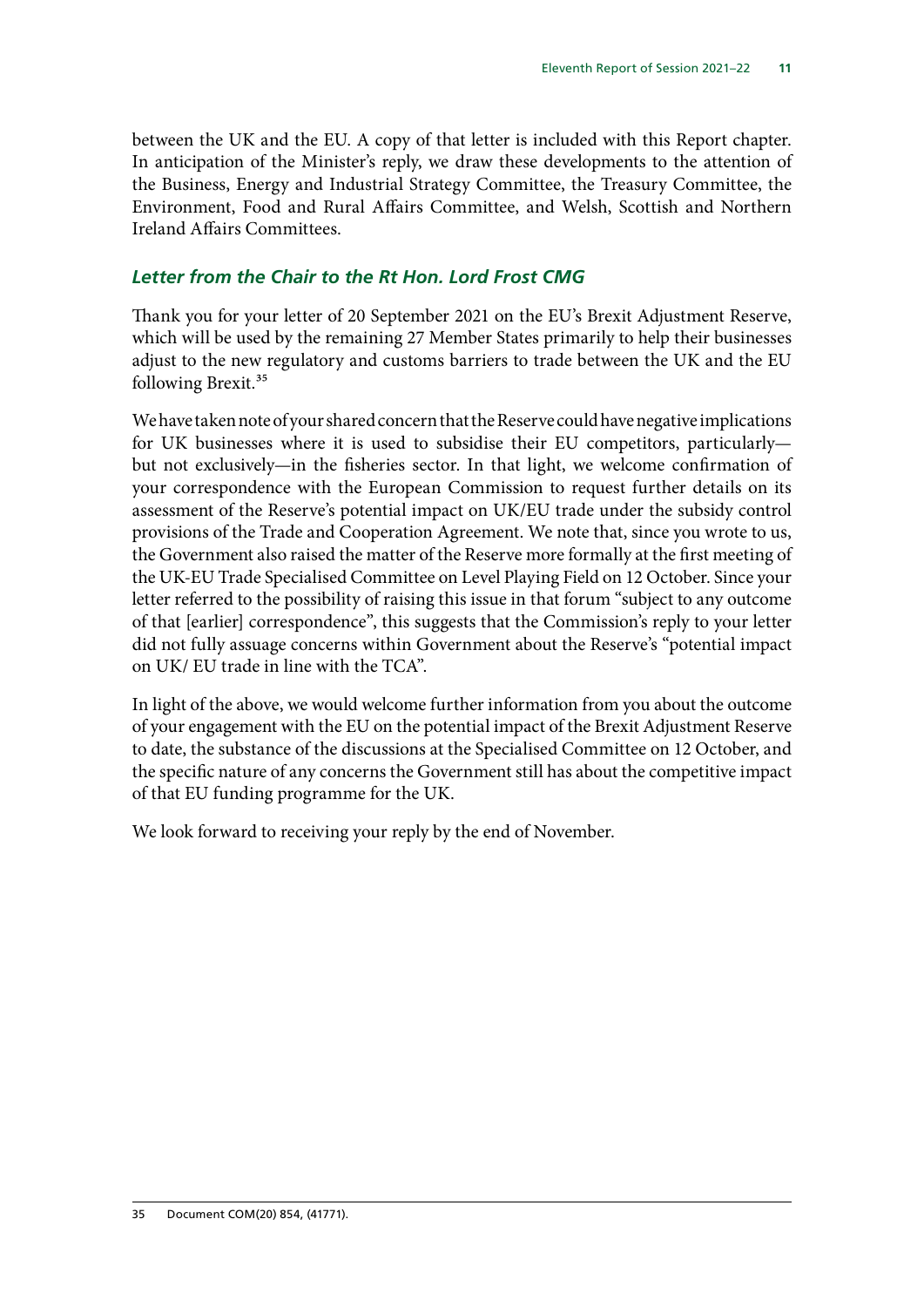# <span id="page-13-0"></span>**2** Documents not considered to be legally and/or politically important

# **Department for Environment, Food and Rural Affairs**

(41905) 10741/21  $+$  ADD 1 Commission Delegated Regulation (EU) …/... of 12.7.2021 amending Annex II to Regulation (EU) 2018/848 of the European Parliament and of the Council as amending Annex II to Regulation (EU) 2018/848 of the European Parliament and of the Council as regards the requirements for record-keeping for operators in organic production.

C(21) 5001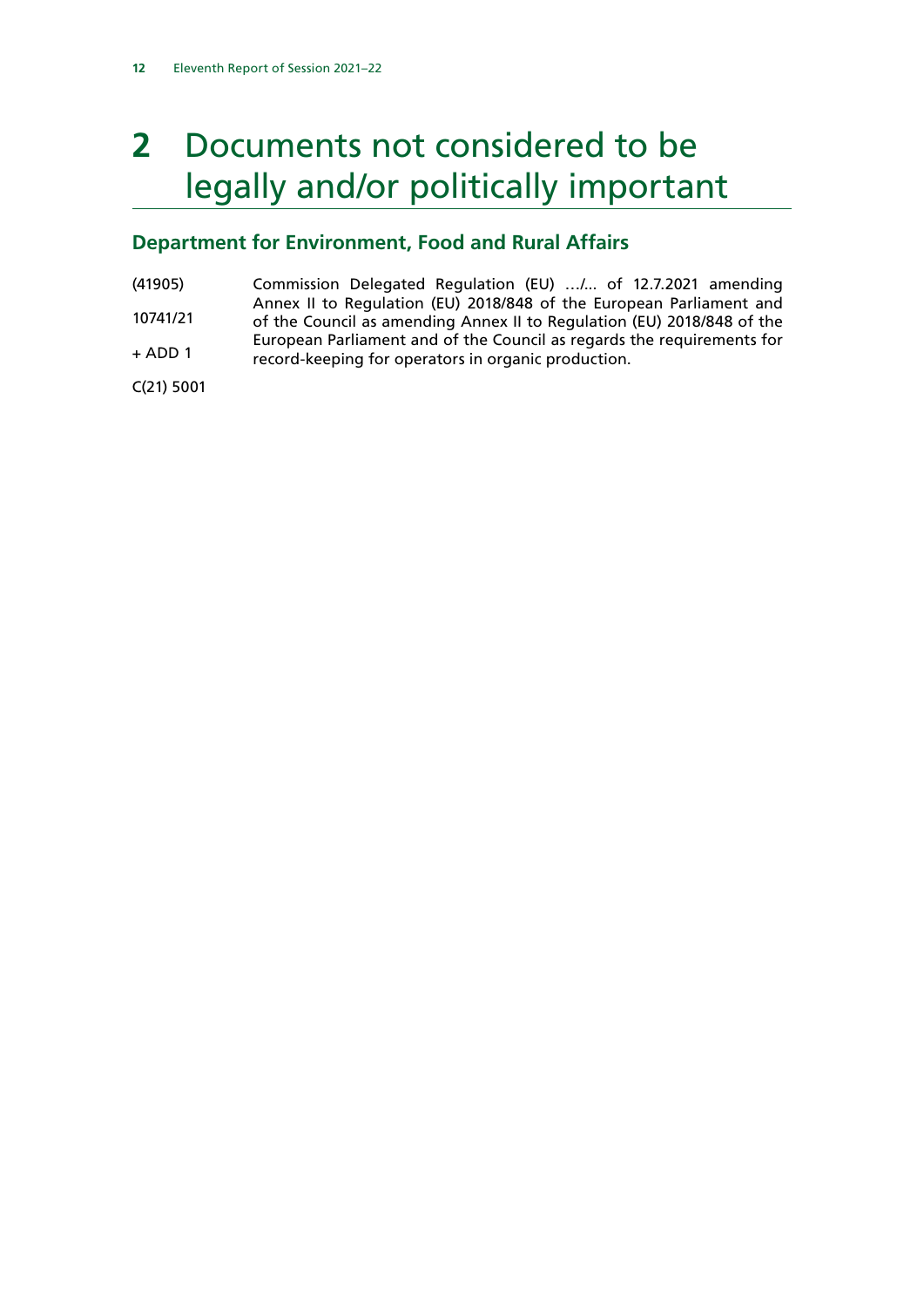# <span id="page-14-0"></span>Annex

### *Documents drawn to the attention of select committees:*

('SNC' indicates that scrutiny (of the document) is not completed'; 'SC' indicates that scrutiny of the document is completed)

**Business, Energy and Industrial Strategy Committee**: EU financial support for regions and sectors affected by the UK's withdrawal: the Brexit Adjustment Reserve (update) [Proposed Regulation] SNC

**Environment, Food and Rural Affairs Committee**: EU financial support for regions and sectors affected by the UK's withdrawal: the Brexit Adjustment Reserve (update) [Proposed Regulation] SNC

**International Trade Committee**: EU financial support for regions and sectors affected by the UK's withdrawal: the Brexit Adjustment Reserve (update) [Proposed Regulation] SNC

**Northern Ireland Affairs Committee**: EU financial support for regions and sectors affected by the UK's withdrawal: the Brexit Adjustment Reserve (update) [Proposed Regulation] SNC

**Treasury Committee**: EU financial support for regions and sectors affected by the UK's withdrawal: the Brexit Adjustment Reserve (update) [Proposed Regulation] SNC

**Welsh Affairs Committee**: EU financial support for regions and sectors affected by the UK's withdrawal: the Brexit Adjustment Reserve (update) [Proposed Regulation] SNC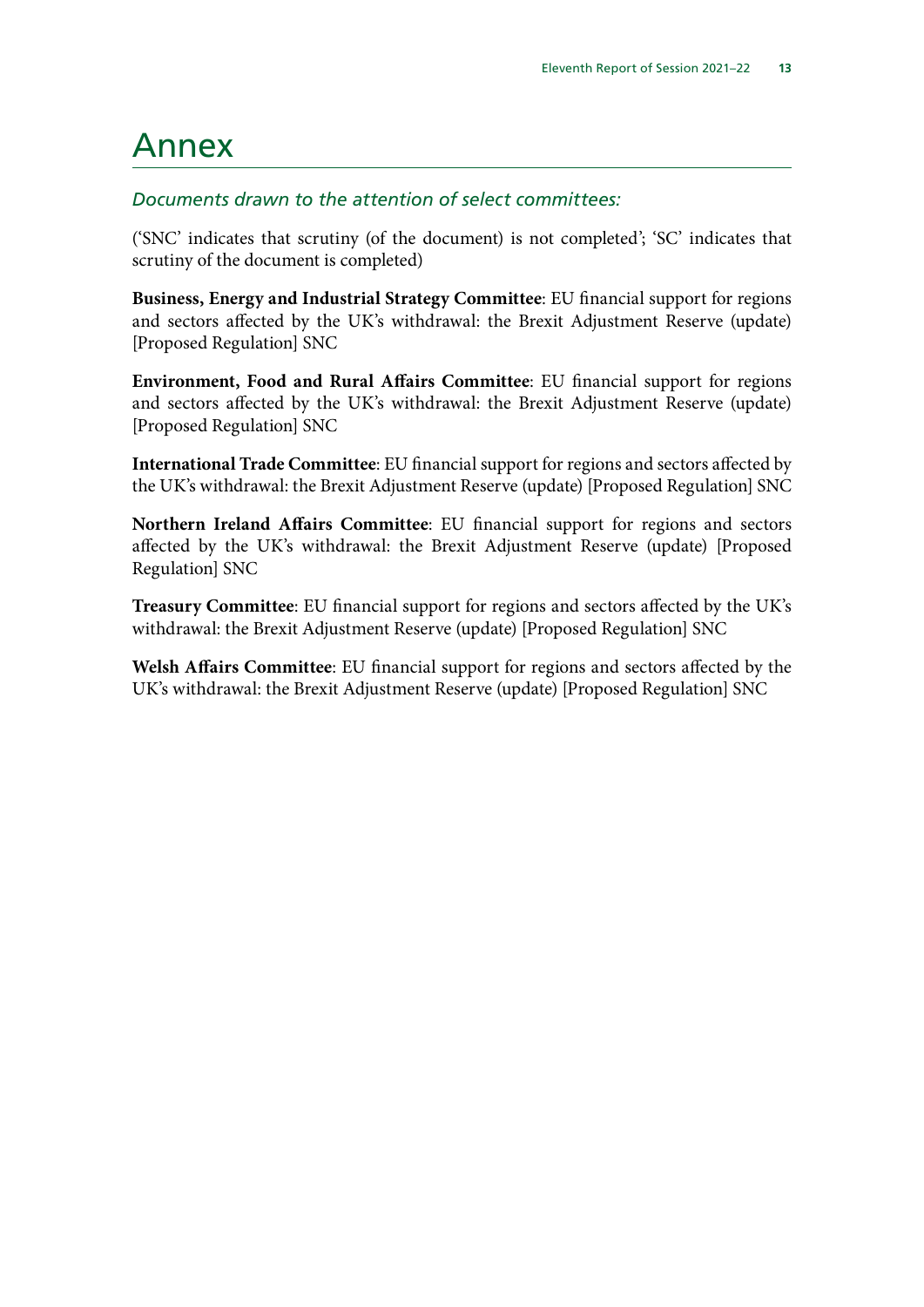# <span id="page-15-0"></span>Formal Minutes

# **Wednesday 3 November 2021**

## **Members present:**

Anne Marie Morris, in the Chair

Margaret Ferrier

Mr Marcus Fysh

Mr David Jones

Marco Longhi

Craig Mackinlay

### **Document scrutiny**

Draft Report, proposed by the Chair, brought up and read.

*Ordered*, That the draft Report be read a second time, paragraph by paragraph.

Paragraphs 1.1 to 2 agreed to.

*Resolved*, That the Report be the Eleventh Report of the Committee to the House.

*Ordered*, That the Chair make the Report to the House.

## **Adjournment**

Adjourned till Wednesday 17 November 2021 at 1.45 pm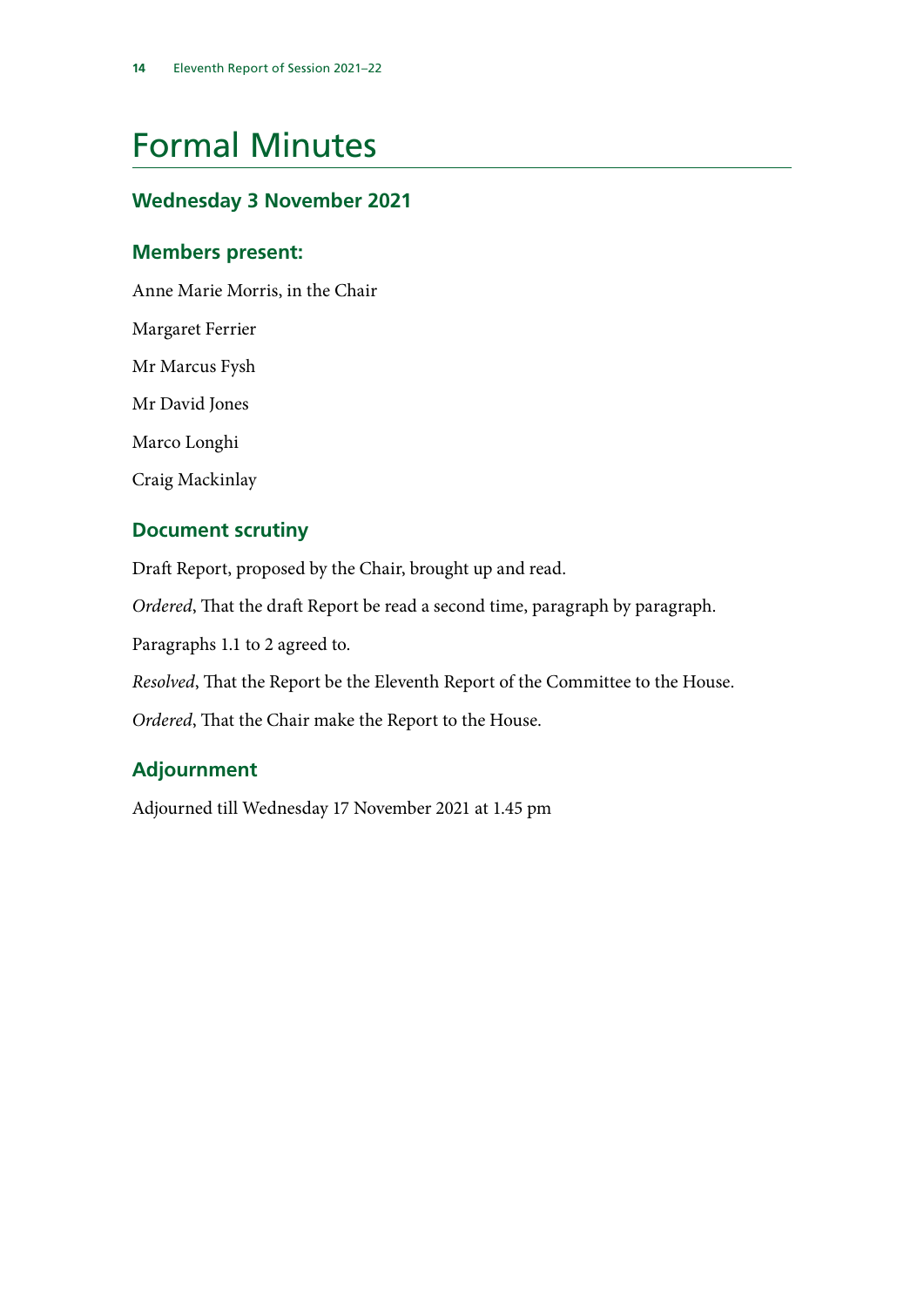# <span id="page-16-0"></span>Standing Order and membership

The European Scrutiny Committee is appointed under Standing Order No.143 to examine European Union documents and—

a) to report its opinion on the legal and political importance of each such document and, where it considers appropriate, to report also on the reasons for its opinion and on any matters of principle, policy or law which may be affected;

b) to make recommendations for the further consideration of any such document pursuant to Standing Order No. 119 (European Committees); and

c) to consider any issue arising upon any such document or group of documents, or related matters.

The expression "European Union document" covers—

i) any proposal under the Community Treaties for legislation by the Council or the Council acting jointly with the European Parliament;

ii) any document which is published for submission to the European Council, the Council or the European Central Bank;

iii) any proposal for a common strategy, a joint action or a common position under Title V of the Treaty on European Union which is prepared for submission to the Council or to the European Council;

iv) any proposal for a common position, framework decision, decision or a convention under Title VI of the Treaty on European Union which is prepared for submission to the Council;

v) any document (not falling within (ii), (iii) or (iv) above) which is published by one Union institution for or with a view to submission to another Union institution and which does not relate exclusively to consideration of any proposal for legislation;

vi) any other document relating to European Union matters deposited in the House by a Minister of the Crown.

The Committee's powers are set out in Standing Order No. 143.

The scrutiny reserve resolution, passed by the House, provides that Ministers should not give agreement to EU proposals which have not been cleared by the European Scrutiny Committee, or on which, when they have been recommended by the Committee for debate, the House has not yet agreed a resolution. The scrutiny reserve resolution is printed with the House's Standing Orders, which are available at [www.parliament.uk](https://www.parliament.uk/).